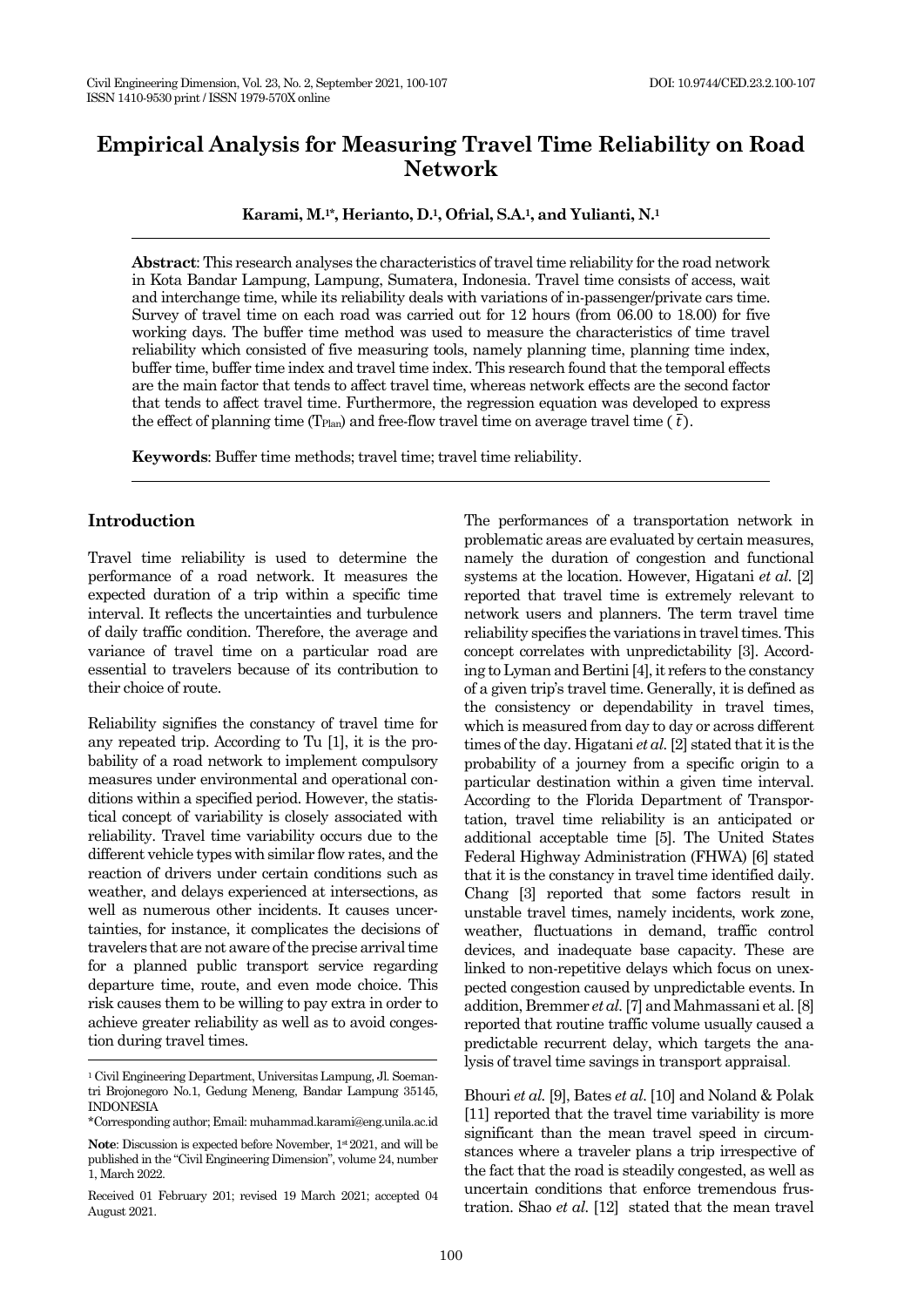time and reliability need to be considered when determining a specific route. According to Liu *et al.*[13] and Dong and Mahmassani [14], travel time reliability plays a significant role in the traveler's choice of route. Moreover, the performance of a road network is improved by providing anticipatory travel time information in the route guidance system and trip planner [15]. Accordingly, there is a need to include travel time reliability in the evaluation and appraisal of transport projects and programs [16]. As a component of transport systems, Li *et al.* [17] stated that it results in additional costs and uncertainty, and also tends to have an impact on a variety of travel choices such as time, route, and mode. Therefore, drivers often prepare a buffer time by leaving home early enough in order to ensure that they arrive on time. However, the travel time is difficult to predict when the level of traffic congestion changes daily, thereby resulting in a more serious problem.

Travel time reliability is an important measure of healthy transportation systems in any region. This is due to the following significant reasons (a) reducing delay as a result of traffic-influenced events (e.g. traffic incidents, bad weather, and work zones), and (b) reducing total congestion saves time, fuel, and vehicle emissions [18]. Furthermore, the transportation system has an enormous influence on the travelers and industry, and consequently, travel time reliability also helps in making it more efficient. According to Ando and Taniguchi [19], an efficient transportation system are required to boost competitiveness, reduce the level of traffic congestion and energy consumption in urban areas. Li *et al.* [17] and Taylor [20] stated that travel time reliability is important to travellers because it offers greater prominence in transport policy and performance management. Accordingly, it needs to be included in protecting forecasting and appraisal studies on the road network. In big cities, transportation planners have also used this analysis as a reference for organizing the system. Furthermore, the emphasis is laid on travel time reliability, specifically by commuters and industries that rely on precise travel times to deliver their goods. Chen *et al.* [21] stated that one advantage of an effective transportation system and the quality of road network services is measured by using travel time reliability.

In Kota Bandar Lampung, Lampung, Sumatera, Indonesia, the rapid increase of road users resulted in traffic congestion, which affects not only the mean travel time, it also decreased the travel time reliability. The continued growth of the economy and improved quality of life in this city contributed to the increased value of time, particularly for travelers. Therefore, increased duration of traffic congestion in the city intensifies harshness, and its duration has two effects, (1) increase in the average travel time and (2) travel times becomes irregular and unpredictable. Consequently, it has an ineffective significance on travel time reliability. However, it is expected that actions aimed at decreasing congestion also enhances the reliability of the transport network in the city.

Accordingly, information concerning travel time reliability is extremely important during policy implementation because it is a measure of the possible obtainable benefits. Travel time reliability is used to assess the performance of the transportation system as well as to attract investors to the city. The main objective of this research was to analyze the characteristics of travel time reliability for road networks in Kota Bandar Lampung. In addition, this resulted in a more effective transportation system in the city.

# **Methods**

#### **Research Location**

The location where this study was carried out consists of Z.A. Pagar Alam (two-way traffic flow, from Tugu to Mall Bumi Kedaton (MBK), and from MBK to Tugu), Teuku Umar (two-way traffic flow, from MBK to Tanjung Karang and from Tanjung Karang to MBK), Radin Inten (one-way traffic flow), Ahmad Yani Road (one-way traffic flow) and R.A. Kartini Roads (one-way traffic flow) as shown in Figure 1. These are all major roads (primary arteries) in Kota Bandar Lampung, they are interconnected and accommodate large traffic flow. The characteristics of the road are shown in Table 1.

## **Travel Time and Speed Survey**

This research was carried out based on two conditions, firstly, travel time reliability deals with a variety of in-passengers or private cars time, excluding commercial vehicles such as trucks, buses,



**Figure 1.** Road Segments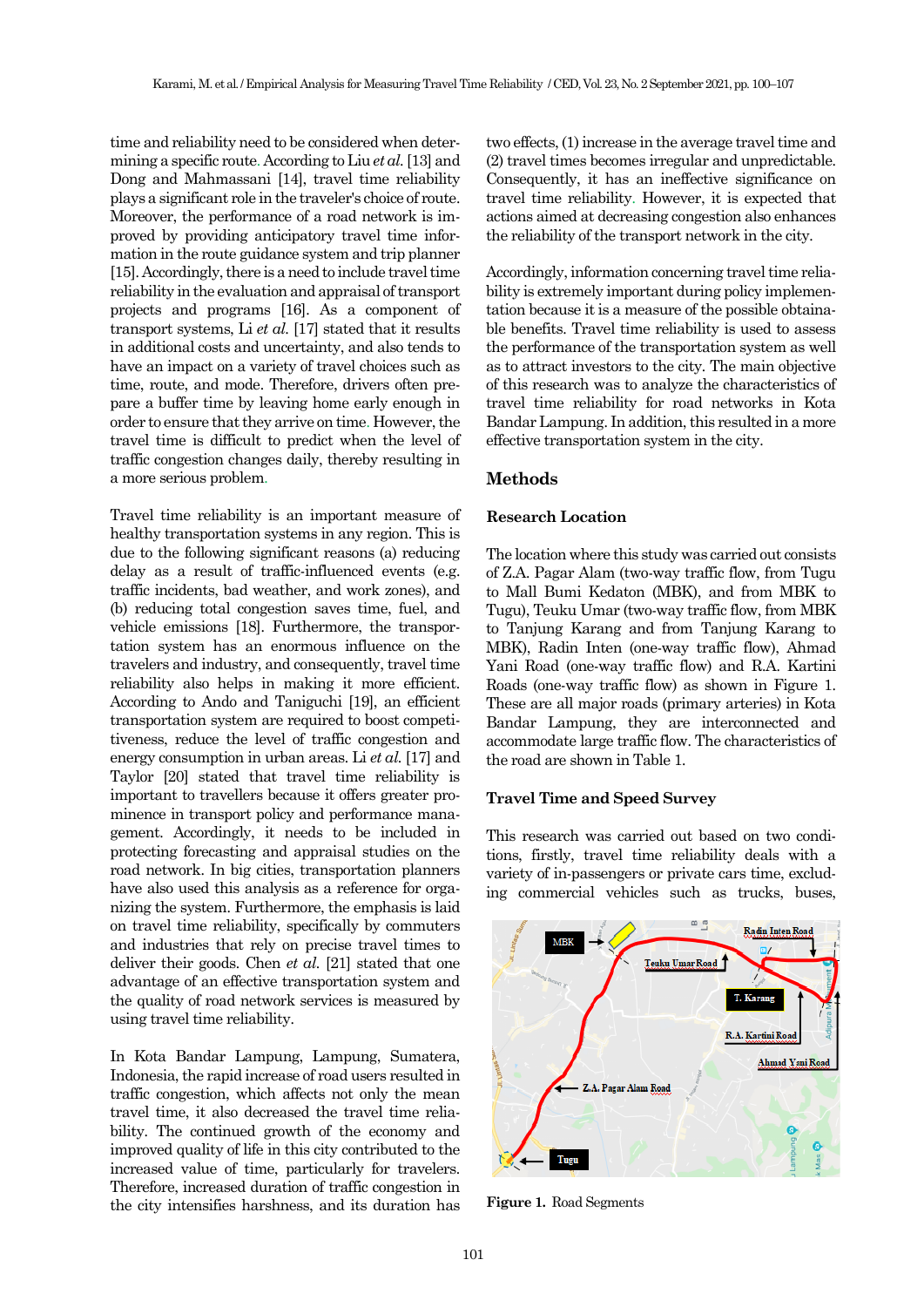| Road Name       | Road Status | Length $(m)$ | Type                      | Width (m) |
|-----------------|-------------|--------------|---------------------------|-----------|
| Z.A. Pagar Alam | National    | 3.761        | Six lanes two-way divided | 18        |
| Teuku Umar      | National    | 2.985        | Six lanes two-way divided | 18        |
| Radin Inten     | National    | 1.434        | Three lanes one-way       | 12        |
| Ahmad Yani      | National    | 0,609        | Three lanes one-way       | 12        |
| R.A. Kartini    | National    | l.434        | Four lanes one-way        | 14        |

**Table 1.** The Characteristics of Roads

trailers, and motorcycles. Travel times consist of access, wait, and interchange time. However, wait times are related to the unreliability of certain services, for example in some locations such as U-turn facilities, roadside activities (school or university areas, market, hospital etc.) reflects variations of invehicle times. This means that the unpredictability of in-vehicle journey times is the main target of this research. Secondly, the conceptuality of the reliability addresses operational failures, which are used to represent delays or unpredictable journey time. Therefore, the term reliability depicts uncertainties and variability of travel time for private cars. The travel time as well as the free flow travel time (FFTT), on each road was surveyed for 12 hours (from 06.00 AM to 06.00 PM) across different times of the day in any departure time and this lasted for five working days. Furthermore, speed fluctuations on the roads were directly obtained, using speedometer application program.

#### **The Characteristics of Travel Time Reliability**

The buffer time method was used to measure the characteristics of travel time reliability. This method offers additional time to ensure prompt arrival, and it simply means measuring travel time based on ant trip that is experiencing delays. In addition, this method, consist of five tools used to measure the reliability of travel time, namely planning time, planning time index, buffer time, buffer time index, and travel time index. They are further explained as follows [1-4]

- a. Planning time (*Tplan*) describes the given probability of the total travel time. Consequently, 95% probability depicts the worst travel time that commuters tend to experience monthly, for instance, once out of 20 business days. The planning time is incomparable to different routes.
- b. Planning time index **(***PTI***)**, is the ratio of the planning time (*Tplan*) to the free-flow travel time (*FFTT*) as shown in Equation 1. This index indicates the severity of traffic congestion at any given the time of day in comparison with the free flow traffic condition.

$$
PTI = \frac{T_{plan}}{FFT} \tag{1}
$$

c. Buffer time is defined as planning time minus average travel time  $(\overline{t})$ . It depicts the extra time which ascertains prompt arrival to the destination. However, this extra time accounts for any

unexpected delay. Similarly, the buffer time is almost proportional to the variance of the travel time. It is also incomparable to different routes.

d. Buffer time index (BTI) is the ratio of buffer time to the average travel time. It was calculated by subtracting the 95th percentile travel time from the mean travel time. The result was further divided by the average travel time (Equation 2).

$$
BTI = \frac{(T_{plan} - t)}{\overline{t}}\tag{2}
$$

e. Travel time index (TTI) is the average time to travel during peak hours compared to free-flow conditions. TTI is equivalent to the mean travel time divided by the free-flow travel time (FFTT).

$$
TTI = \frac{\bar{t}}{FFT}
$$
 (3)

### **Results and Discussion**

#### **Travel Time Variability**

It is a well- known fact that traffic congestion is heavy in some days of the week than others. Similarly, it is heavily experienced during certain hours of the day (*e.g.* morning or afternoon peaks) unlike late morning or afternoon off peaks. Travel time variability was classified into three categories namely (1) variability of inter-day generated by sessional and day-to-day variations (such as demand, accidents, road construction, and weather changes), (2) variability of interperiod which shows the effect of congestion on departure time, and (3) variability of inter-vehicle which is primarily as a result of individual driving styles and traffic signal. Furthermore, it determines the randomness in travel times over recurrent trips. This concept urges the individual to make decisions based on unpredictable conditions of the travel time. This is due to the inability to predict the exact travel time or arrival time before the trip is started. A strong relationship exists between travel time and congestion, for example, travelers encounter difficulties predicting the day-to-day travel time caused by road accident or the cancellation of certain services. However, travelers are able to anticipate the variation in travel time as a result of the congestion that occurs both at the peak and off-peak hours.

The travel time patterns on all roads networks in Kota Bandar Lampung are shown in Figure 2. The figure illustrates average values of travel time profiles as a function of departure time on working days.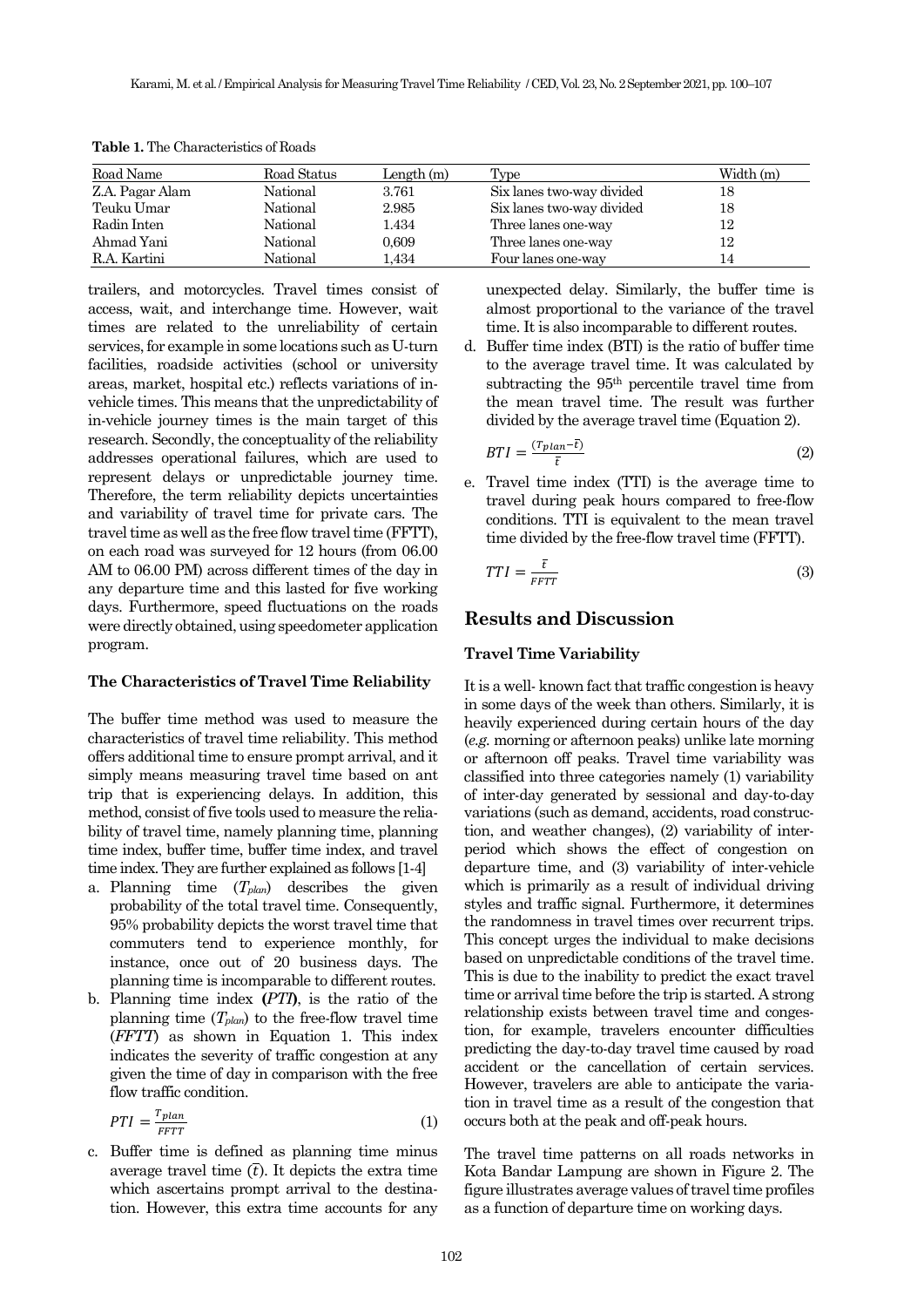

**Figure 2.** Average Values of Travel Time Data for Roads (a) Z.A. Pagar Alam, (b) Teuku Umar, (c) Radin Inten, (d) Ahmad Yani and (e) R.A. Kartini

The diagrams clearly show the trend of higher travel times during peak periods. There was a significant increase during the AM and PM peak, except the Radin Inten Road. The remaining four other roads showed that the travel times during AM (from 07.00 to 08.00) and PM (from 16.00 to 18.00) peak hours were longer than in midday (from 08.00 to 16.00). This is illustrated by the characteristics associated with the utilization of Radin Inten Road, which was mostly for the transportation of goods and business trips other than commuting, as shown in Figure 1c. Travellers encounter several uncertainties during the peak hours, thereby causing temporal effects and variance on the mean traffic flow. This implies that fluctuation of demand during the day causes road capacities to be inefficiently utilized.

Furthermore, network effects are the second factor that tends to affect travel time. They are the effect of traffic conditions on adjacent and connecting roads. Its influence on travel time is reported further in subsection Travel Speed Fluctuation. The maximum travel time was obtained at peak hours, particularly in the mornings and evenings, which is relatively 1.4 - 1.9 times its average. This shows that the dynamic traffic demand is determined by the multi-dimensional origin-destination matrixes, which are the departure rates from each origin to the destination nodes. A significant difference in travel times was measured based on the concentration of commuters during work hours. In terms of variance, the traffic flow patterns as a function of departure time differ substantially.

**Table 2.** Statistical Analysis of the Travel Time

| Road Name              | FFTT      | Travel Time<br>(minutes) |      |                   |  |
|------------------------|-----------|--------------------------|------|-------------------|--|
|                        | (minutes) |                          |      | Mear SD $CoV$ $%$ |  |
| Z.A. Pagar Alam:       |           |                          |      |                   |  |
| - from MBK to Tugu     | 4,05      | 7,49 2,17                |      | 29                |  |
| - from Tugu to MBK     | 3.90      | 7,43                     | 1.74 | 23                |  |
| Teuku Umar:            |           |                          |      |                   |  |
| - from MBK to T.Karang | 3.45      | 5.74                     | 1,46 | 25                |  |
| - from T.Karang to MBK | 4,10      | 5.68                     | 1.32 | 23                |  |
| Radin Inten            | 2,50      | 3.53                     | 0.60 | 17                |  |
| Ahmad Yani             | 0.68      | 1.13                     | 0.22 | 20                |  |
| R.A. Kartini           | 2,40      | 3.07                     | 0.62 | 20                |  |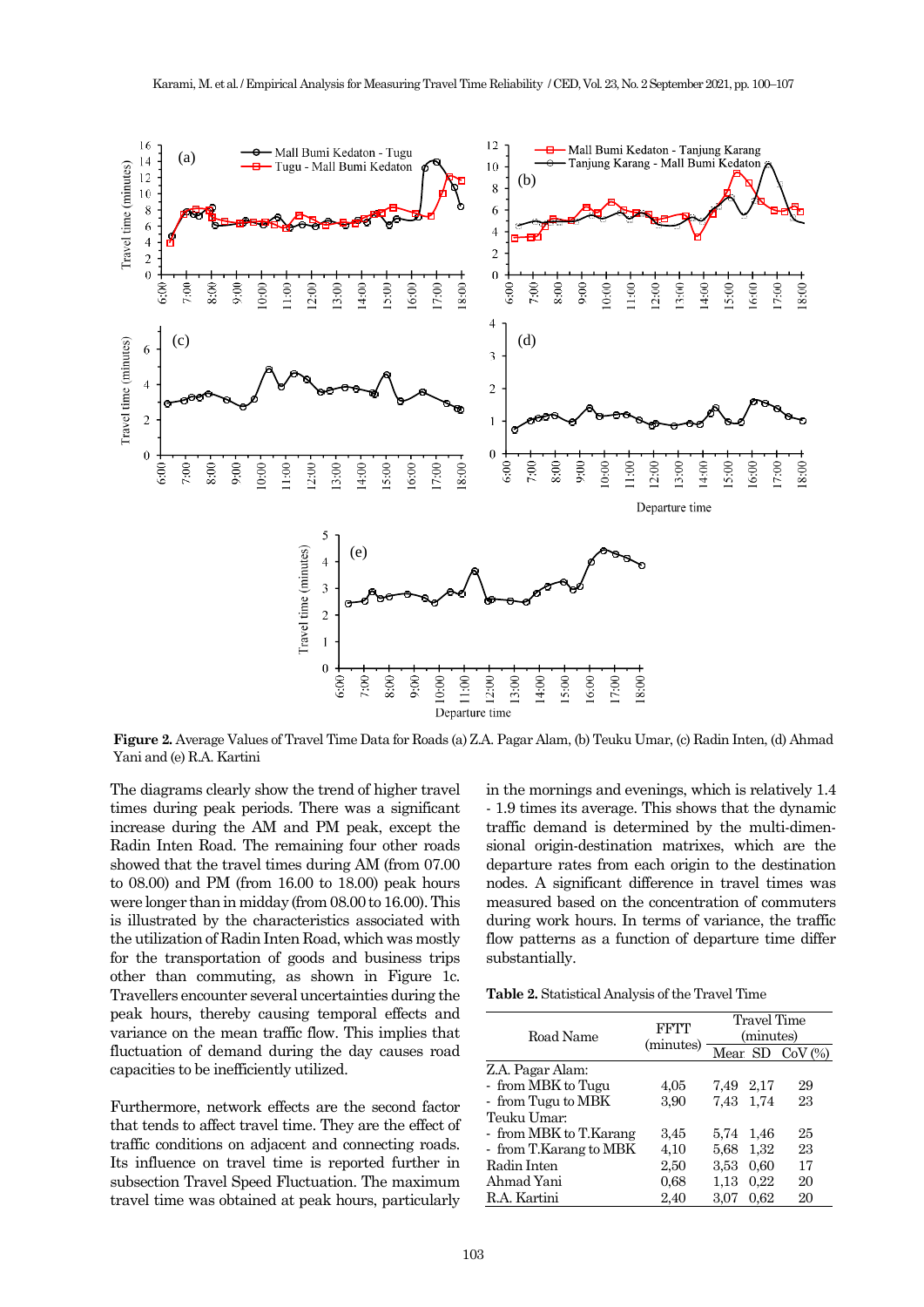#### **Travel Speed Fluctuation**

Congestion was used to evaluate the success of the transportation network and to identify existing problems in the research location. This illustrated the manner a system achieves predetermined goals and targets, including describing the experience of the users. In addition, some of these measures illustrate the duration of congestion experienced by the users, including delay and travel times, as well as average speed. Consequently, variations in demand and supply, which were dependent on location, departure time and occurrence of special event, tend to affect the reliability of the road network.

The examples travel speed fluctuation of road network plotted in the X-Y axis is shown in Figures 3 and 4. The X-axis depicts the travel time while the Yaxis is the travel speed. In Figure 3, an extremely slow travel speed (less than 10 km/h) was detected on several segments of the Z.A. Pagar Alam Road, including the Tugu-MBK and reverse directions. Furthermore, in the Tugu-MBK direction as shown in Figure 3, where a remarkable slow speed was detected close to the Rajabasa Bus Station (with a traffic light), UNILA underpass to the Abdul Muis Street (due to the U-turn facility), and Untung Surapati Street which intersects each other at Pelita-1 Street (as a result of four U-turn facilities). In MBK-Tugu, the speed detected was less than 10 km/h in the segments from MBK to Untung Surapati Street intersection and this is as a result of roadside activities such as street vendors, shops, schools, universities and two vehicular U-turn facilities.

Furthermore, Figure 4 shows the travel speed pattern on Teuku Umar Road. However, from MBK to Tanjung Karang, absolutely slow travel speeds and congestion in several segments such as the intersection between MBK and Urip Sumoharjo Street (due to a U-turn facility and minor road drivers from Urip Sumoharjo Street seeking to join the traffic), Advent Hospital (as a result of in or out vehicular activities and three U-turn facilities) and the intersection between Sam Ratulangi Street and Abdul Muluk Regional Hospital (RSUD Abdul Muluk). In the Tanjung Karang-MBK direction, an average travel speed of approximately less than 8 km/hour often occurred during peak hours from the Koga Market to Urip Sumoharjo Street. Several activities that disrupt vehicle speed such as roadside parking and three U-turn facilities were discovered.

Congestion and extremely slow travel speeds often occur on Radin Inten Road on the segments and intersection between Pemuda and Katamso Streets. This was caused by few drivers from Pemuda Street trying to either join or overtake the traffic. A fairly constant travel speed was observed on Ahmad Yani's Road and along its segment. Furthermore, an extremely slow travel speed on R.A. Kartini Road often occurred on the segments of Katamso Street which intersects at Imam Bonjol Street. This was caused by (1) few drivers from Katamso Street trying to either join or overtake the traffic, (2) pedestrians seeking to cross the road, (3) roadside activities such as parking and street vendors, and (4) some drivers from Imam Bonjol Street. An efficient road network is gained through proper planning of land use. Therefore, the identification of the impact of land use on transportation system is necessary.

#### **The Characteristics of Travel Time Reliability**

Figure 5 highlights the distribution of average travel time profiles as a function of departure time on working days on the Z.A. Pagar Alam Road (from MBK to Tugu). Information regarding this effect is as follows, free-flow travel time, mean travel time, planning time and buffer time was 4.05, 7.49, 13.77 and 6.28 minutes respectively. Reliability measures also included the planning time index (3.40), buffer time index (0.84) and travel time index (1.80). Total travel time of 13.77 minutes was allocated for this trip by travellers intending to spend 95% of the travel time. The buffer time requirement was reduced when the 95th percentile curve was drawn closer to the mean travel time curve. It simply means that the travel time reliability of the roads is much better.



**Figure 3.** Travel Speed on Z.A. Pagar Alam Road, from Tugu Radin Inten to MBK at 16:32 PM



**Figure 4.** Travel Speed on Teuku Umar Road, from MBK to Tanjung Karang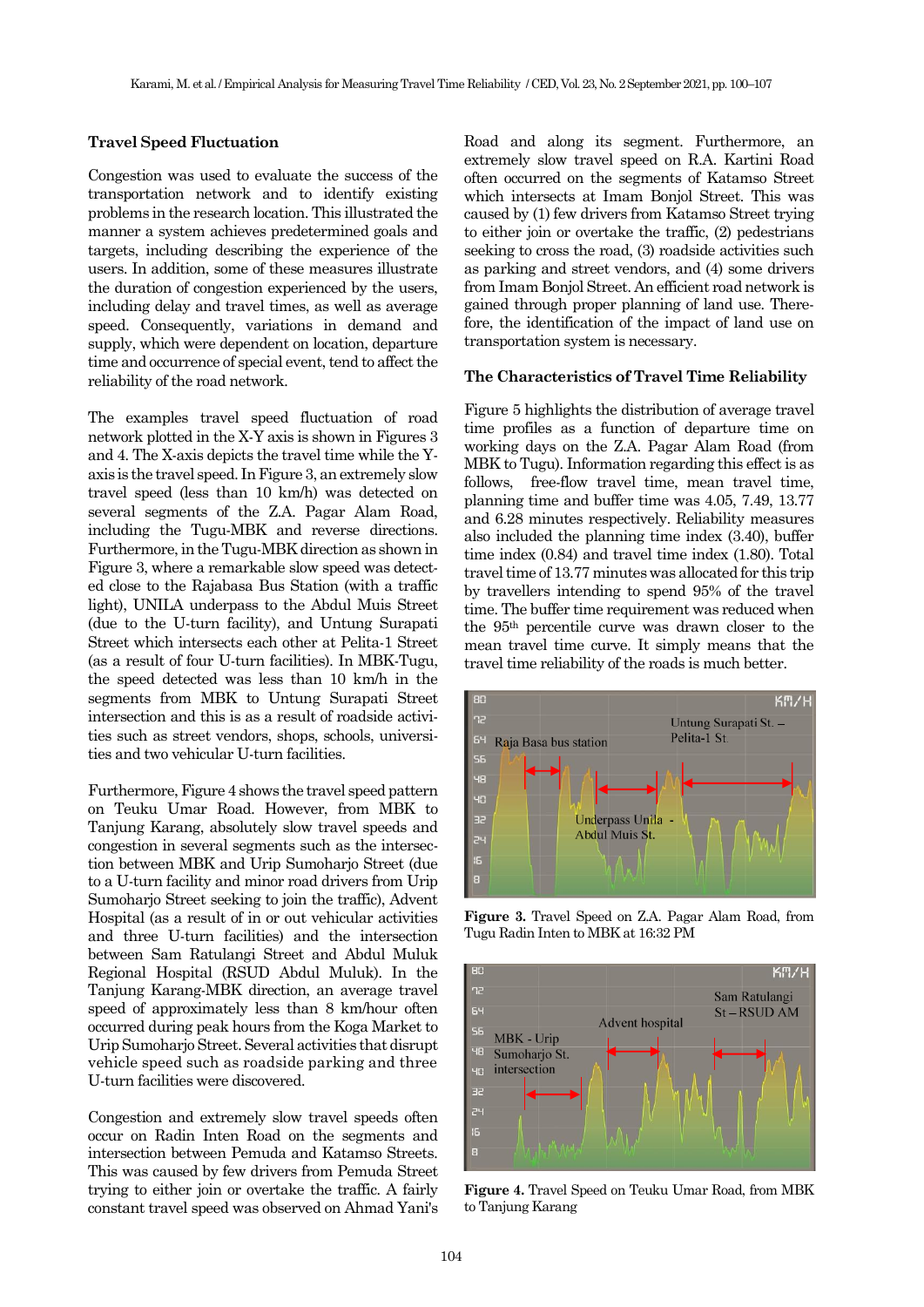

**Figure 5.** Z.A. Pagar Alam Road Travel Time Distribution

It is one of the indicators used to assess the management of the road network. Moreover, travel time reliability is an important measure of quality services. Subsequently, assuming a trip is unreliable, travelers are bound to encounter unexpected experiences as well as feel dissatisfied. On the contrary, the reverse tends to be the case when the conditions are estimated, and the travel time is reliable.

Table 3 shows the primary characteristics of travel time reliability for all road networks. Three performance measures were selected, namely planning time, buffer time and travel time indices. Planning time index illustrates the level of complexity involved in congestion. It also depicts the most severe level of a traffic jam at any certain time compared to free-flow traffic condition. The planning time index for Z.A. Pagar Alam Road is within the range of 3.0 and 3.5 as the highest level and analyzed as the busiest route in term of the FFTT. Furthermore, the buffer time index shows the extra time is needed by the travellers to ensure that the arrival time is within 95th percentile travel time. The buffer time index for Z.A. Pagar Alam and Teuku Umar was significantly higher than the other three roads, which is almost more than twice the mean travel time. Consequently, the travel time index is a performance measure for congestion. The value of travel time is definitely similar to the travel time index.

Statistical analysis was carried out to determine the correlation between reliability (PTI) and congestion measures (TTI) for the five roads in this study, as shown in Figure 6. A straight line with a higher coefficient of determination  $\mathbb{R}^2$  (0,768) was obtained from the graph. The relation between PTI and TTI derived from all sets of data led to the formulation of Eq. 4.

$$
\bar{t} = 0.352(T_{plan}) + 0.7129(FFTT)
$$
\n(4)

where  $\overline{t}$  is average travel time (minutes), T<sub>-plan</sub> is planning time (minutes), and FFTT is free-flow travel time (minutes).

Travel time reliability is one of the tools used to control the amount of congestion experienced by road users at a particular time. It is a measure of the travel time variability at different times. According to Table 2, the coefficient of variation on Z.A. Pagar Alam and Teuku Umar Roads is greater than 20 percent while the values of the other three roads are lesser. As stated earlier, the travel time reliability depends on its variability and estimated travel time. A trip that shows a slight variation in travel time has adequate reliability. Therefore, a road network that offers a high level of service tends to possess excellent reliability, which is also an additional measure by which external activities tend to affect travel time. Similarly, a trip that has a low-reliability value is greatly affected by various events.



**Figure 6.** Relationship between Planning Time Index and the Travel Time Index. The graph shows average values as a function of departure time on workdays.

| Road name              | Planning<br>Time (minutes) | Planning Time<br>Index | Buffer<br>Time (minutes) | Buffer Time<br>Index | Travel Time<br>Index |
|------------------------|----------------------------|------------------------|--------------------------|----------------------|----------------------|
| Z.A. Pagar Alam:       |                            |                        |                          |                      |                      |
| - from MBK to Tugu     | 13,77                      | 3,40                   | 6.28                     | 0.84                 | 1.8                  |
| - from Tugu to MBK     | 12,02                      | 3,08                   | 4,58                     | 0.62                 | 1.9                  |
| Teuku Umar             |                            |                        |                          |                      |                      |
| - from MBK to T.Karang | 9.20                       | 2,67                   | 3.46                     | 0.60                 | 1.7                  |
| - from T.Karang to MBK | 9.71                       | 2,37                   | 4,03                     | 0.71                 | 1.4                  |
| Radin Inten            | 4,83                       | 1,93                   | 1,30                     | 0.37                 | 1.4                  |
| Ahmad Yani             | 1,60                       | 2,36                   | 0,47                     | 0,42                 | 1.7                  |
| R.A. Kartini           | 4,39                       | 1,83                   | 1,32                     | 0.43                 | 1.3                  |

**Table 3.** The characteristics of Travel Time Reliability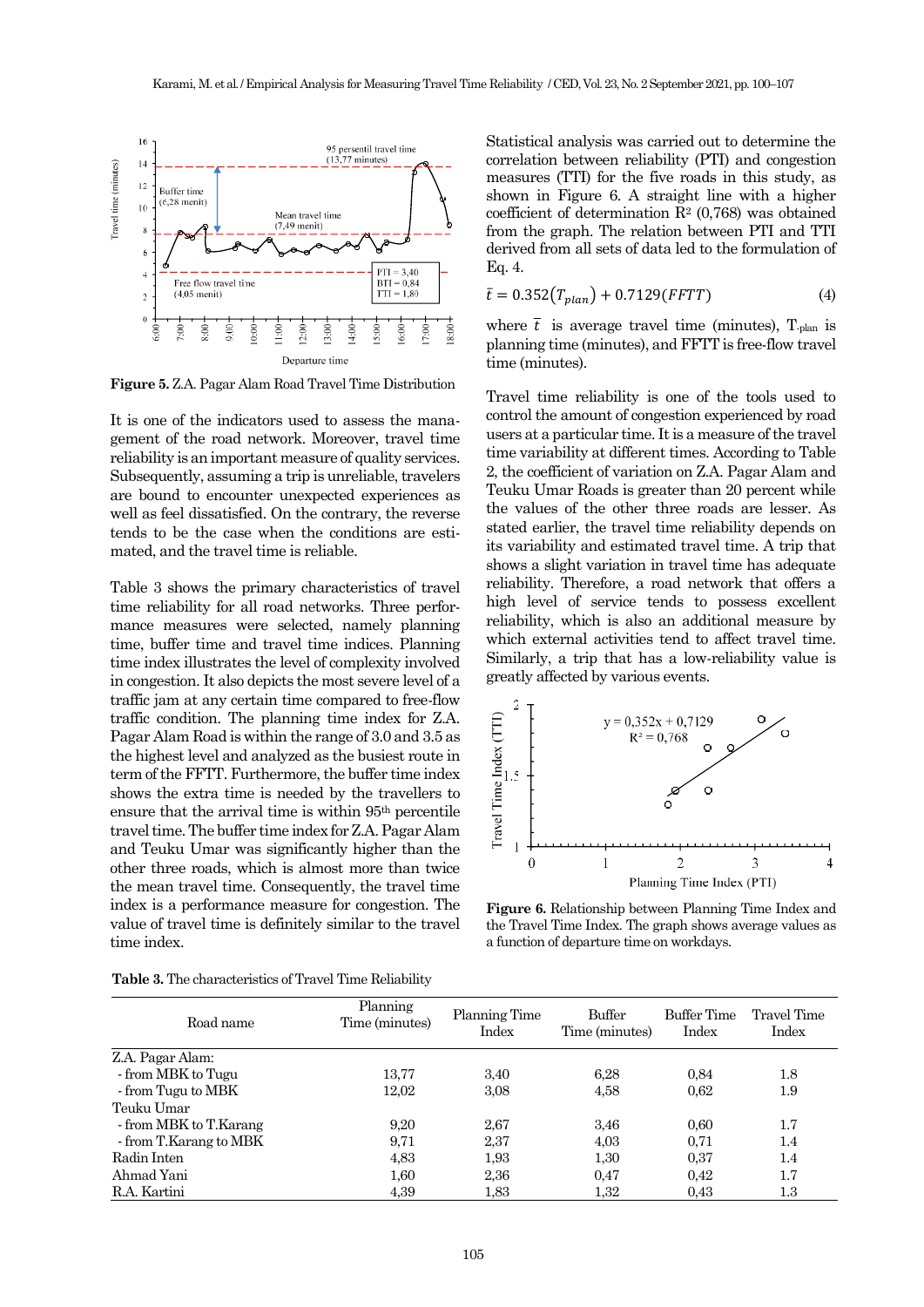| Road name              | AM peak |         | Midday       |      |     | PM peak      |      |         |              |
|------------------------|---------|---------|--------------|------|-----|--------------|------|---------|--------------|
|                        | Mean    | SD      | $CoV$ $(\%)$ | Mean | SD  | $CoV$ $(\%)$ | Mean | SD      | $CoV$ $(\%)$ |
| Z.A. Pagar Alam        |         |         |              |      |     |              |      |         |              |
| - from Tugu to MBK     | 7.0     | 1,7     | 24           | 6,8  | 0,7 | 10           | 9,8  | $2.2\,$ | 23           |
| - from MBK to Tugu     | 7,2     | 1,4     | 19           | 6,7  | 0,8 | 12           | 10,7 | 2,9     | 27           |
| Teuku Umar             |         |         |              |      |     |              |      |         |              |
| - from MBK to T.Karang | 6,5     | $1.6\,$ | 25           | 6.1  | 1,4 | 23           | 6,5  | 0,9     | 13           |
| - from T.Karang to MBK | 5,9     | 0,9     | 15           | 5,5  | 0,7 | 12           | 7,1  | 2,3     | 32           |
| Radin Inten            | 3,2     | 0.2     | 7            | 3,8  | 0,6 | 16           | 3,1  | 0.5     | 16           |
| Ahmad Yani             | $1.0\,$ | 0.2     | 17           | 1,1  | 0,2 | 17           | 1,4  | 0,3     | 19           |
| R.A. Kartini           | 2,6     | 0.2     | 6            | 2,8  | 0,3 | 12           | 4,2  | 0,2     | 5            |

**Table 4.** Variation of Travel Time (minutes)



**Figure 7.** Departure Time Comparison for Z.A. Pagar Alam Road (from MBK to Tugu)

Based on Figures 3 and 4, it is evident that the variability that occurs on Z.A. Pagar Alam and Teuku Umar Roads was mostly caused by roadside activities such as markets, hospitals, schools and universities including vehicular U-turn over facilities.

It was discovered that most directional roads had different characteristics in the AM and PM peaks, including midday. Conversely, Figure 7 shows the respective value of the mean travel time and planning time. This shows that the travel time variability increases during the AM peak (06.00-08.00) followed by a decrease in the midday (08.00-16.00) and an increase in the PM peak (16.00-18.00), respectively. This also proves that the planning time for the PM departure is longer than AM peak and midday, except for Radin Inten Road. Table 4 shows a comparison of mean travel time and planning time for each road. However, almost all the roads included in this analysis shows that the PM peak travel times were higher than those obtained in the AM. This was because the traffic volumes in the PM peak were generally higher or had experienced a greater degree than those in the AM.

# **Conclusion**

Travel times were the results of a highly complex and dynamic interplay of various factors. These were categorized as influencing both travel time reliability and unreliability through the traffic demand (e.g. daily, weekly) activity patterns and supply (e.g. infrastructure capacity) respectively. Therefore, travel time reliability and its assessment were important to travelers and need to be highly prioritized in transport policy and performance management. Accordingly, it also needs to be encouraged in forecasting and appraisal studies.

Travel time reliability is an important indicator used to identify the performance and changes in a transportation system. Moreover, it is also a source of information for travelers. Based on the results of this research, temporal effects are the main factor that tends to affect travel time. It was discovered that there was an increase in travel time during the AM peak, followed by a decrease and an increase at midday and during the PM peak respectively. Similarly, some days of the week are more congested than others. All of these seasonal effects result in a certain bandwidth of travel demand during a typical peak hour of a typical off-peak hour. The second factor that tends to affect travel time is network effects that are the effect of traffic on adjacent, connecting or parallel links on the link of interest.

Based on these results, improving and maintaining a standard of travel time reliability needs to be asserted as a goal for Kota Bandar Lampung. The government has to be committed to developing an efficient and safe transportation system that supports the goals of regional land use. Further, they need to evaluate the existing transportation system in order to assess travel time reliability. This research also shows the variations of travel time reliability across roadway segments and the need for its prioritization. Conclusively, the government of Kota Bandar Lampung needs to prioritize the improvement of travel time reliability measures including bottleneck, *u-turn* facility and roadside friction.

#### **References**

1. Tu, H., Monitoring Travel Time Reliability on Freeways, *PhD Thesis*, *Department of Transport and Planning*, Delft University of Technology, Delft, 2008, pp. 1-192.